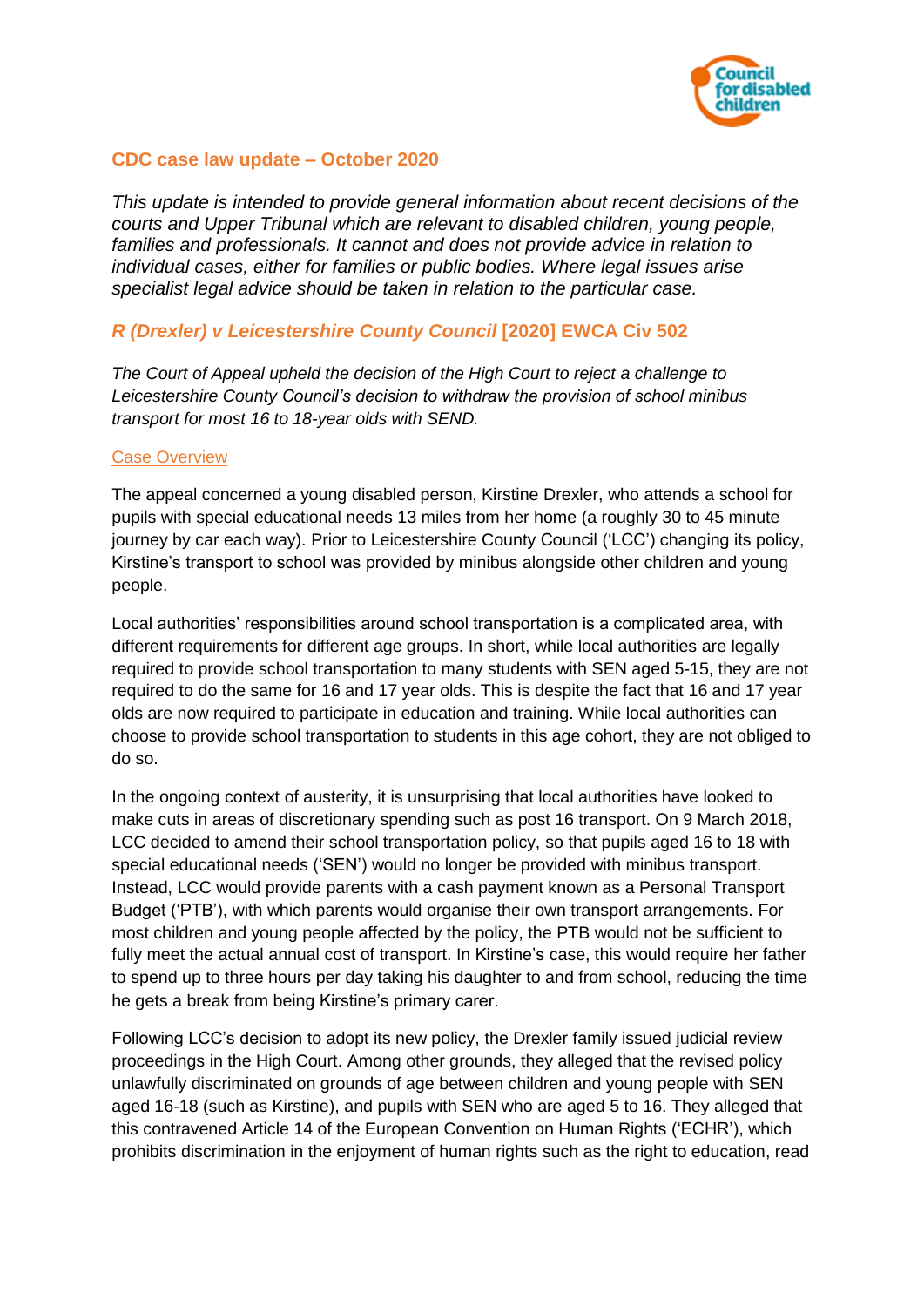

with both the right to education in Article 2 of the First Protocol to the ECHR and the rights to respect for family and private life in Article 8 ECHR.

In the High Court, Mr Justice Swift agreed that LCC's policy treated pupils aged 5 to 16 more favourably than those aged 16 to 18. He held, however, that this did not constitute unlawful discrimination, because the change in policy struck a fair balance between the rights of 16 to 18 year old students with SEN and the general public interest to reduce public expenditure.

In the Court of Appeal, the Drexler family contended that Swift J was wrong to find that the difference in treatment was justified. The Court of Appeal rejected this appeal. Giving judgment, Lord Justice Singh emphasised that the courts should be slow to intervene when the relevant government decision concerned 'the allocation of scarce resources' [71]. In such a context, Singh LJ reasoned, the court should afford the government a greater margin of appreciation, given that decisions of this kind involved 'difficult choices' [79] about how best to spend limited public money.

Singh LJ placed emphasis on the validity of LCC applying their policy in line with the (above discussed) distinction made in legislation between children with SEN aged 5 to 15, for whom school transport must be provided if the child is an 'eligible child', and those aged between 16 and 18 for whom the local authority is not obliged to provide transport. Singh LJ also pointed to the provision in LCC's policy to make exceptions to the system of PTBs in cases of real need, as well as to the availability of appeals to challenge decisions to move individual students onto a PTB.

Given that Kirstine's case concerned a decision regarding how to allocate resources, and involved differential treatment based on age (which is not a 'suspect ground' where particular scrutiny is given by the court), Singh LJ held that Swift J had not erred in applying the 'manifestly without reasonable foundation' test. Applying this test, Singh LJ upheld Swift J's determination that the policy was not unlawful under Article 14 ECHR. Even if this was incorrect, Singh LJ reasoned, LCC's decision would still have been justified applying an conventional proportionality test, given the 'appropriate weight and respect' which courts should afford in contexts concerning the allocation of finite resources by public authorities.

At the time of writing, an application made by the Drexler family to appeal the decision of the Court of Appeal to the Supreme Court remained pending.

### What this means for children, young people and families

Families with older children with SEND who need school transport from their local authority will understandably be concerned by this judgment. Other local authorities may seek to use the precedent established by *Drexler* to reduce provision of school transport to the 16 to 18 cohort on the grounds of reducing public expenditure, which could result in additional burdens being placed on parents of children with SEN.

Families can take some comfort, however, in the fact that – despite the gap in the law regarding obligatory provision of school transportation for students with SEN aged 16 and 17 – LCC did not completely remove provision. This indicates that local authorities recognise that the courts will only be willing to go so far in accepting different treatment between